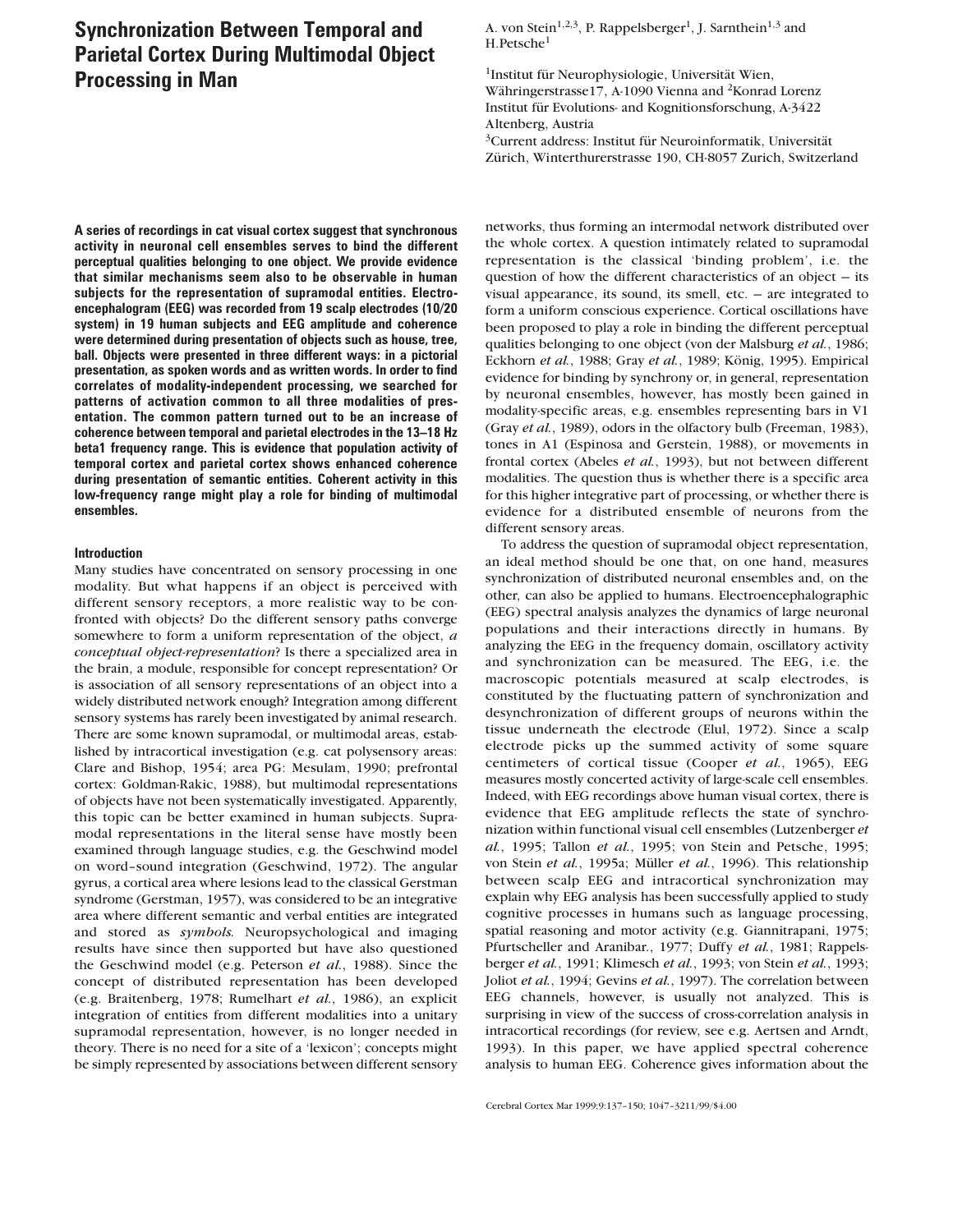amount of correlated activity between electrodes and thus about inter-areal synchronization. In several studies we measured coherence between signals at different scalp locations and found that EEG coherence is a good and more sensitive measure for higher cognitive processes than EEG amplitude (Rappelsberger and Petsche, 1988; Petsche *et al.*, 1992, 1996; von Stein *et al.*, 1993; von Stein, 1994a; Johnson *et al.*, 1996; Sarnthein *et al.*, 1998). In particular, coherence was found to be sensitive to different language-related tasks (Weiss and Rappelsberger, 1996). With respect to the new concepts on distributed representation and to multimodal representations in particular, coherence seems to be specifically important as it does not detect local activity but the correlated signal components between distant cortical sites. In this paper, we used coherence and amplitude analysis to study in detail whether multimodal object representation is reflected in human EEG.

EEG was recorded in 19 human subjects during presentation of different semantic stimuli: high imagery objects of daily life — hammer, table, dog, etc. — were presented as pictorial representations, as written words and as spoken words (Fig. 1*a*). The aim was to analyze whether a common activation can be determined in all three modalities, a correlate of *supramodal object-representation*. As control conditions, non-sense pictures*,* visually presented non-sense words and spoken non-sense words were presented. Correlates of semantic representations could thus be determined by looking for EEG patterns common to the three semantic ('sense') conditions, and by looking for differences between the sense and the non-sense condition in each modality.

We found that a common activation was present in all three modalities in which objects have been perceived: an enhanced coherence between temporal and parietal electrodes, appearing in the 13–18 Hz frequency range. We see this as evidence that neuronal ensembles in temporo-parietal cortex may be responsible for supramodal concept representation.

# **Materials and Methods**

#### *Experimental Design and Procedure*

In our study we examined 23 healthy, right-handed subjects (25.9 ± 2.0 years old, 12 males). EEG was recorded while subjects were seated comfortably in an acoustically shielded room perceiving stimuli. Stimuli were presented on a black and white computer screen (70 Hz frame rate) at a distance of 50 cm from the subjects. Contrast and luminance were adjusted individually to minimize subject's eye strain and to reduce muscle artefacts. Stimuli were presented in consecutive blocks of nine different conditions. Conditions 1, 3 and 7 were chosen to induce semantical processing, the other conditions served as controls. (The experimental design is shown in Fig. 1*a*–*c*.)

(1) (*pictorial*): Forty pictures describing daily life objects such as house, ball, tree were presented for 2 s each with an interval of 2–3 s between them. The pictures were simple pictograms sized  $4 \times 5$  cm<sup>2</sup>.

(2) (*non-sense pictorial):* Non-sense pictures (line drawings consisting of the same graphical elements and size as the 'sense' pictures, but not depicting existing objects) were presented in the same manner.

(3) (*written):* Forty words denoting daily life objects (with 50% of the objects overlapping with those presented in the pictures) were presented with a letter size of ∼0.8 cm black on white on the same screen and with the same duration.

(4) (*non-sense written):* Pronounceable non-sense words were presented at the same letter size on the same screen.

(5) (*letter strings):* Non-pronounceable letter strings were presented also in the same manner.

(6) (*abstract*): Abstract words were presented written.

(7) (*auditory*): Forty concrete words were presented auditorily, binaurally via headphones (again with 50% of the denoted objects



**Figure 1.** (a) Forty objects of daily life were presented (1) as pictorial representation (*pictorial*), (2) as spoken word (*auditorily*), and (3) as written word (*written*) to 19 human subjects. Each item was presented for 2 s with a 2–3 s interstimulus interval. EEG parameter coherence and amplitude were determined for each condition. The aim was to analyze whether a common activation can be determined in all three modalities, a correlate of supramodal *concept-representation*. (*b*) As control-conditions, pronounceable non-sense words were presented, both visually and auditorily. Further, letter strings (non-pronounceable strings of consonants) and non-sense pictures were presented. (*c*) All items were presented blockwise. Blocks containing meaningful entities were intermingled with blocks of the control conditions. The complete sequence of blocks is depicted. Resting conditions of 1 min duration where subjects relaxed with eyes open were dispersed between the blocks and served as a baseline for the analysis.

overlapping with those presented in the pictures). The auditory words were pronounced slowly and lasted 1–1.5 s.

(8) (*non-sense auditory*): Forty non-sense words were presented auditorily.

(9) (*text*): Finally, a continuous text of ∼300 words was presented visually.

The words were such that the objects they denote were easily represented in a simple pictorial way. They were concrete German nouns two syllables in length that denote objects encountered very frequently in daily life. The non-sense words were pronounceable and had the same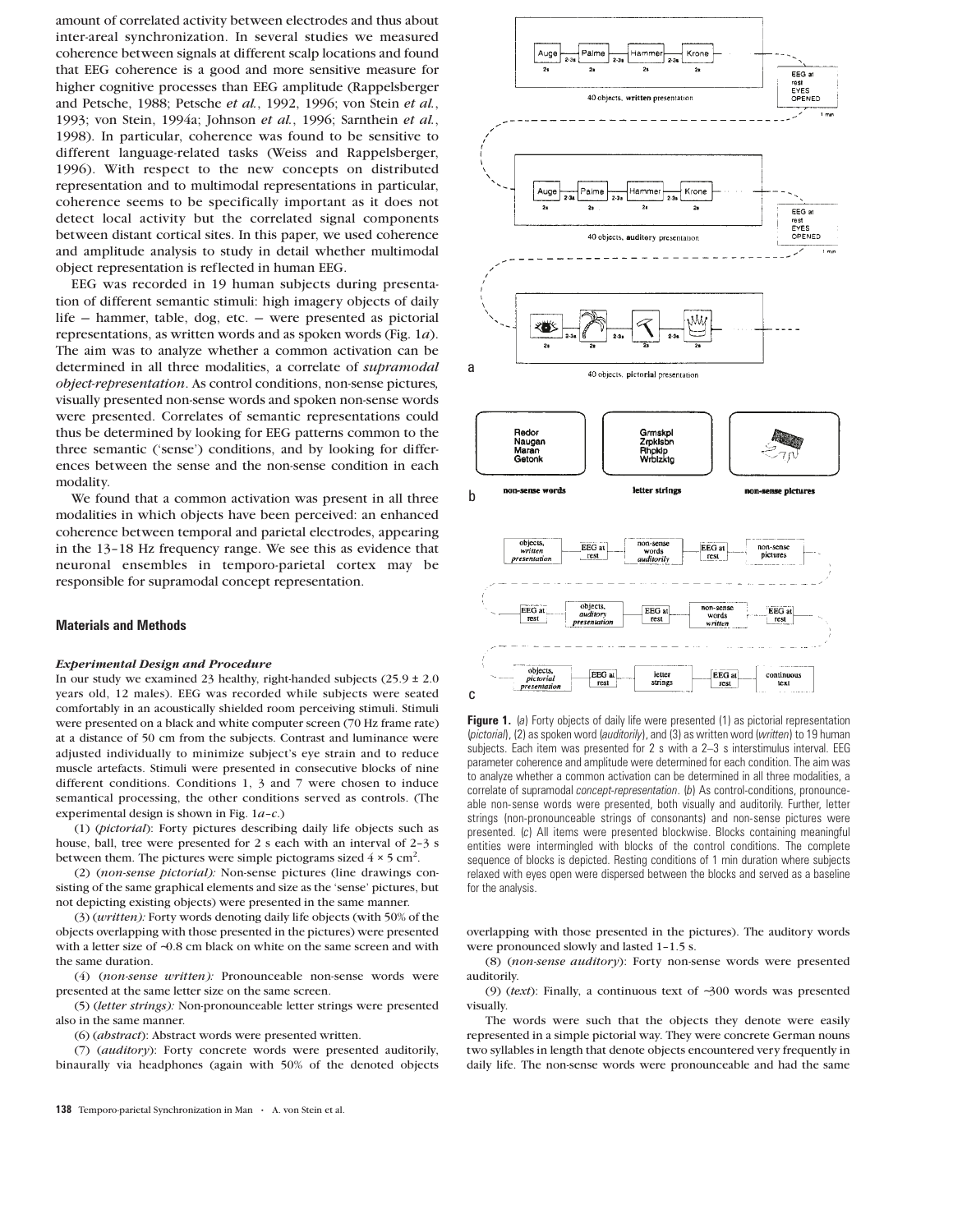| . |  |
|---|--|

Percentage of remembered items

|  | (a) single subjects |
|--|---------------------|
|  |                     |

| Visual    | Single presentation       |                                      |    |                | Double presentation |      |                        |          |              |                |
|-----------|---------------------------|--------------------------------------|----|----------------|---------------------|------|------------------------|----------|--------------|----------------|
| subject   |                           | Episodic Semantic None Imagery Other |    |                |                     |      | Episodic Semantic None |          | Imagery      | Other          |
| 304       | 68                        | 5                                    | 26 | 11             | 58                  | 77   | 18                     | 5        | $\mathbf 0$  | 77             |
| 303       | 21                        | 5                                    | 74 | $\overline{0}$ | 21                  | 17   | 83                     | $\Omega$ | 9            | 9              |
| 302       | 47                        | 5                                    | 47 | 32             | 16                  | 57   | 9                      | 35       | 48           | 9              |
| 301       | 63                        | 5                                    | 32 | 58             | 5                   | 78   | 13                     | 9        | 61           | 17             |
| 299       | 79                        | 16                                   | 5  | 68             | 11                  | 88   | 13                     | 0        | 75           | 13             |
| 295       | 67                        | 11                                   | 22 | 67             | $\mathbf{0}$        | 78   | 9                      | 13       | 22           | 57             |
| 293       | 50                        | 10                                   | 40 | 20             | 30                  | 70   | 30                     | 0        | 5            | 65             |
| 292       | 47                        | 11                                   | 42 | 47             | $\mathbf{0}$        | 61   | 30                     | 9        | 52           | 9              |
| 291       | 42                        | 11                                   | 47 | 32             | 11                  | 29   | 52                     | 19       | 29           | $\overline{0}$ |
| 290       | 53                        | 37                                   | 11 | 21             | 32                  | 43   | 57                     | 0        | 30           | 13             |
| 289       | 53                        | 11                                   | 37 | 26             | 26                  | 30   | 13                     | 57       | $\mathbf{0}$ | 30             |
| 288       | 74                        | 5                                    | 21 | 63             | 11                  | 78   | 17                     | 4        | 78           | $\mathbf 0$    |
| 287       | 37                        | 0                                    | 63 | 37             | $\mathbf{0}$        | 39   | 61                     | 0        | 39           | $\mathbf 0$    |
| 286       | 68                        | 21                                   | 11 | 63             | 5                   | 68   | 27                     | 5        | 64           | 5              |
| 285       | 89                        | 0                                    | 11 | 79             | 11                  | 96   | 0                      | 4        | 74           | 22             |
| 283       | 76                        | 6                                    | 18 | 71             | 6                   | 91   | 4                      | 4        | 83           | 9              |
| 275       | 65                        | 24                                   | 12 | 47             | 18                  | 57   | 35                     | 9        | 26           | 30             |
| Ave.      | 59                        | 11                                   | 30 | 44             | 15                  | 62   | 28                     | 10       | 41           | 21             |
|           | (b) Average over subjects |                                      |    |                |                     |      |                        |          |              |                |
|           |                           | Episodic                             |    | Semantic       |                     | None |                        |          |              |                |
| Visual    |                           | 59                                   |    | 11             |                     | 30   |                        | single   |              |                |
|           |                           | 62                                   |    | 28             | 10                  |      | double                 |          |              |                |
| Auditory  |                           | 50                                   | 14 |                | 36                  |      | single                 |          |              |                |
|           |                           | 52                                   | 42 |                |                     | 11   |                        | double   |              |                |
| Pictorial | 41                        |                                      | 20 |                | 39                  |      | single                 |          |              |                |
|           | 53                        |                                      |    | 36             |                     | 14   |                        | double   |              |                |
| Ave.      |                           | 50                                   |    | 15             |                     | 35   |                        | single   |              |                |
|           |                           | 56                                   |    | 35             |                     | 12   |                        | double   |              |                |

length (two syllables) as the sense words (e.g. 'Naugan', 'Redor'). To imitate German nouns they were written with a capitalized initial letter. The ('sense') pictures showed the same objects denoted by the words. Only 50% of the words were exactly the same in all three modalities; the other 50% were of similar content but not the same.

The 40 items within each block were randomized. Interstimulus intervals were 2–3 s in all conditions. Between each block there was a period of 1 min when the subjects were asked to relax with their eyes opened (resting condition, 'EO' eyes open). During this resting condition, subjects were instructed to fixate a point ∼2 m in front of them in order to minimize disruptive effects of eye movements on the EEG. These averaged resting conditions served as baseline for our analysis. The sequence of blocks was chosen such that a maximum time interval was achieved between similar blocks in order to avoid short-term memorization of the items (Fig. 1*c*).

# *Behavioral Tests*

Subjects were instructed to carefully perceive the meaning of the words and to let associations and imagery arise. Neither memorization nor immediate behavioral response to stimuli was requested. The reason for omitting behavioral responses was that we wanted to determine correlates of semantic association which may occur anywhere in the time window after stimulus onset; frequency analysis is an adequate method to determine such responses since this method is not restricted to stimulus-locked responses but detects changes occurring anywhere in the time window of analysis. To do so, however, we had to keep this window free of other processes. In particular, behavioral responses have been shown to affect the spectral composition of the EEG several seconds *prior* to movement onset (Pfurtscheller and Aranibar, 1977; Stancak and Pfurtscheller, 1996). This excludes a design where subjects expect to perform a behavioral response.

Instead of demanding an immediate behavioral response, subjects'



**Figure 2.** Electroencephalograms are recorded from 19 electrodes spread over the scalp (international 10/20 system). Top: electrode placement in relation to cortical structure; the shaded areas indicate the variance of electrode placement as determined in a MRI study (Homan *et al.*, 1987). Bottom: schematic head scheme with the 19 electrodes used throughout the paper.

active participation and depth of perception was monitored after the experiment. Five minutes following the last condition we carried out an episodic memory test, the remember–know (R/K) paradigm (Tulving, 1993). A series of the previously presented words was presented auditorily to each subject. For each item we investigated whether the subjects' memory was a 'remember' or 'know' memory, i.e. whether the item was remembered as a full past experience (episodic memory) or only as the fact of its occurrence (semantic memory). For this, the subject was asked to travel back in time and remember the situation when he/she saw or heard the word and to tell the experimenter what associations he was having, visual, olfactory, auditory or any other (Tulving, 1972), and further, whether he/she remembered the modality of its presentation, auditorily, visually or pictorially (source memory). The number of episodically remembered events, semantically remembered events and not remembered events were noted (Table 1); further, occurrences of episodic memories were subdivided according to the nature of associations, 'imagery' or 'other associations'. The R/K paradigm was carried out for both the single and the double presentations. Since subjects had been explicitly told prior to the experiment that they were not going to be tested on memory afterwards, the learning situation has to be considered incidental. The reliability of the obtained imagery scores was evaluated using EEG spectral parameters.

#### *EEG Recording and Coherence Analysis*

EEGs were recorded from 19 electrodes positioned on the scalp according to the 10/20 system (Homan *et al.*, 1987) (Fig. 2). The averaged signals from both ear lobes served as electrical reference. The digitization rate was 128 Hz, the data was filtered between 0.5 and 35 Hz. Eyeblinks and muscle artefacts were eliminated by visual inspection. Only subjects with muscle artefacts in less than three channels were included in the study, resulting in *n* = 19 subjects. The 2 s epochs of EEG during perception of items were Fourier-analyzed with a frequency resolution of 0.5 Hz. Averaged power spectra  $C_{xx}$  were computed for each electrode for each condition (average of all 40 items). Similarly, averaged cross-power spectra  $C_{xy}$  were calculated between pairs of electrodes. For data reduction only electrode-pairs that yielded sufficiently high coherence values were considered; these turned out to be the pairs of neighboring electrodes and the symmetrical interhemispheric electrode pairs (Fig.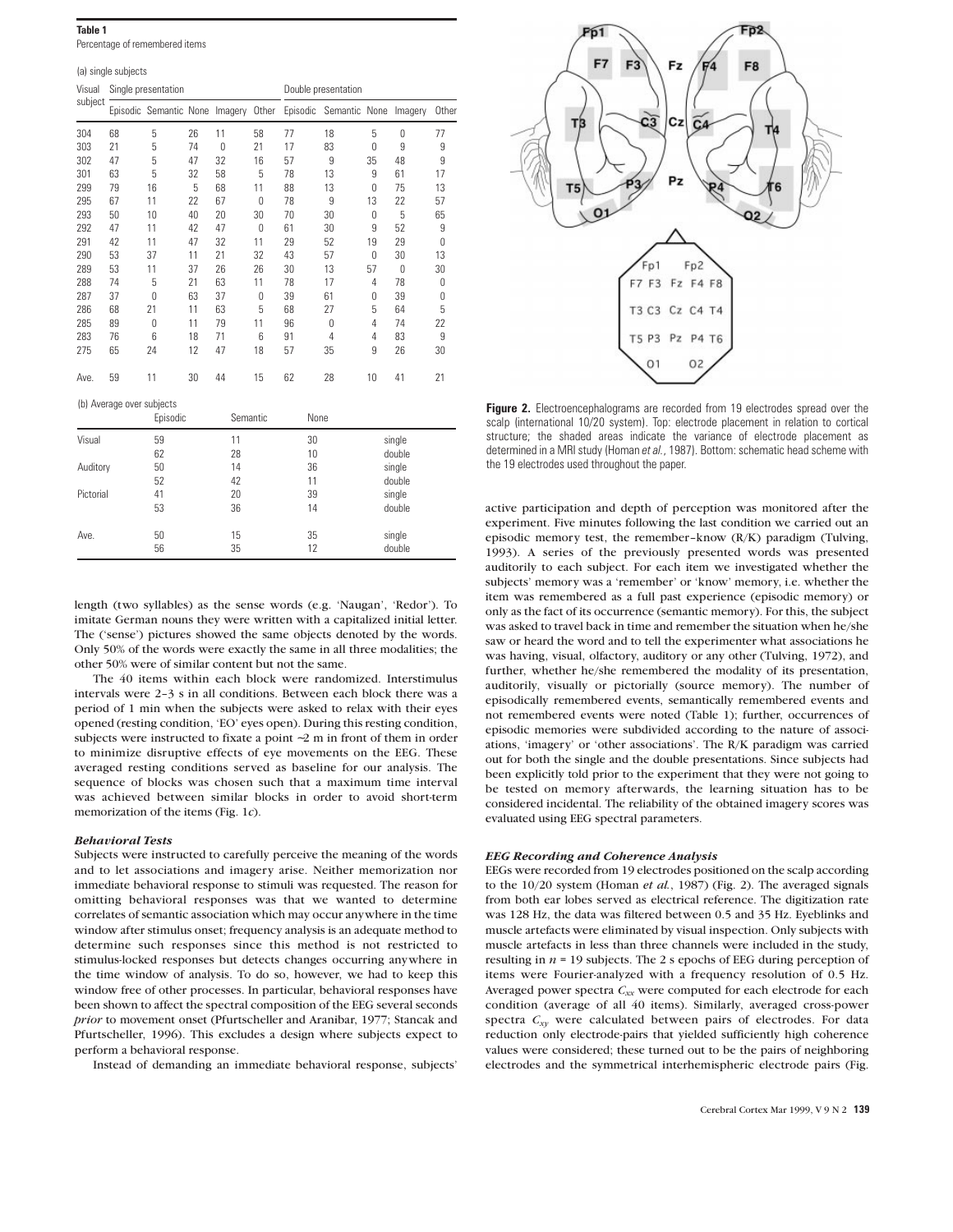

Figure 3. Lines between points denote electrode pairs where coherence was computed: (*a*) adjacent electrodes; (*b*) homologous electrodes of both hemispheres.

*3a*,*b*), which usually have coherence values >0.2. Data reduction of the spectra was performed by averaging adjacent spectral lines to obtain average values for five frequency bands: theta (4–7.5 Hz), alpha (8–12.5 Hz), beta1 (13–18 Hz), beta2 (18.5–24 Hz), gamma (24.5–32 Hz). The final step was the computation of amplitude (square root of power) and squared coherence per frequency band. Squared coherence  $K^2_{xy}$  (f) describes the linear relationship of two signals *x* and *y*. It is equal to the normalized average cross-power spectrum according to

$$
K_{xy}^2(f) = \frac{\left|C_{xy}(f)\right|^2}{C_{xx}(f) C_{yy}(f)}
$$

 $K_{xy}^2(f) = \frac{1}{C_{xx}(f) C_{yy}(f)}$ <br>In this way we obtained amplitude values for 19 scalp locations and coherence values for 38 pairs of electrodes for all nine stimulus conditions. The calculation of coherence is based on averaging the real and imaginary parts of the cross-spectra independently in order to detect repeating phase relationships between the signals. Thus coherence is a statistical measure of the dominant synchronization between two signals for any stable phase lag between them. For a detailed description of the method, see Rappelsberger *et al.* (1986).

The question was whether amplitude or coherence parameters during the task differed significantly from those during the resting condition for any cortical site or pair of electrodes. As an example for a significant change, Figure 4 shows the coherence values for one electrode pair for all 19 subjects. Each subject's coherence value is based on an average of 40 perception-epochs, thus yielding coherence estimates of 80 degrees of freedom. In 17 of 19 subjects, the averaged coherence during perception was higher than during the resting condition. The significance of parameter-changes for the group of 19 subjects was evaluated using paired Wilcoxon tests. The obtained rank sums were converted to error probabilities, yielding an error probability of *P* < 0.01 in the example shown in Figure 4. Those electrode pairs where a change in coherence reached a significance level of *P* < 0.1 or better are marked with a square in the topographic probability maps. The size of the square reflects significance levels 0.01, 0.02, 0.05 and 0.1; filled squares represent an increase of coherence with respect to the resting condition, empty squares a decrease (e.g. Fig. 5*a*). Separate maps are computed for each frequency band. Analogously, changes in amplitude are depicted by a square on the electrode site. The problem of multiple comparisons cannot easily be overcome by an alpha correction due to to the large number of electrode pairs in the coherence maps. The statistics should therefore be considered descriptive rather than confirmatory. A change in coherence was only considered relevant if (i) the error probability in the Wilcoxon test reached *P* < 0.05 or better, and (ii) the change appeared consistently in several subsets of data which were recorded during similar stimulus conditions. Increases of amplitude or coherence were interpreted as task-related enhancement of correlated cortical activity.

#### **Results**

Different stimulations induced significant changes in EEG spectral parameters at different locations. At some electrode-sites only amplitude, i.e. the *local* degree of cooperativity was changed; at others a significant change occurred in coherence, the degree of cooperation *between* two electrodes. The induced pattern of



**Figure 4.** Coherence between the temporal electrode T5 and the parietal electrode P3 obtained in 19 subjects (frequency range 13–18 Hz). The average coherence during auditory perception of objects (black bars) is compared to the average coherence during the resting condition (white bars). The absolute value of coherence shows a remarkable intersubject variability depending on the individual resting state; perception of objects, however, induced an increase of coherence in 17 of 19 subjects. This increase of coherence yielded an error probability of *P* < 0.01 in a paired Wilcoxon test.



**Figure 5.** Changes of (*a*) coherence and (*b*) amplitude with respect to a resting condition in the alpha frequency range (8–12 Hz). Simplified head scheme viewed from above, nose in front; the points show the 19 recording sites on the scalp. Lines connecting two sites denote that during perception intervals coherence differed significantly from coherence during the resting condition. Filled squares symbolize an increase of coherence/amplitude, empty squares a decrease. The significance level of a change is coded by the size of the squares. (Wilcoxon test for independent samples, *n* = 19 subjects.) (*a*) Perception of words (*auditory)* elicits increases of coherence between temporal and parietal, temporal and central, and temporal and occipital electrodes in the alpha frequency range (8–12 Hz). Visual perception of words (*visual)* induces changes of coherence mostly posteriorly, between occipital and parietal, and occiptal and temporal electrodes. Besides the localization, the direction of changes is also different: auditory perception leads to an increase of coherence whereas visual leads to a decrease. (*b*) Visual processing induces a significant decrease of alpha amplitude over most of the scalp.

changes depended on the task and on the frequency range examined. The lower frequencies turned out to be more modality dependent and showed more changes in amplitude.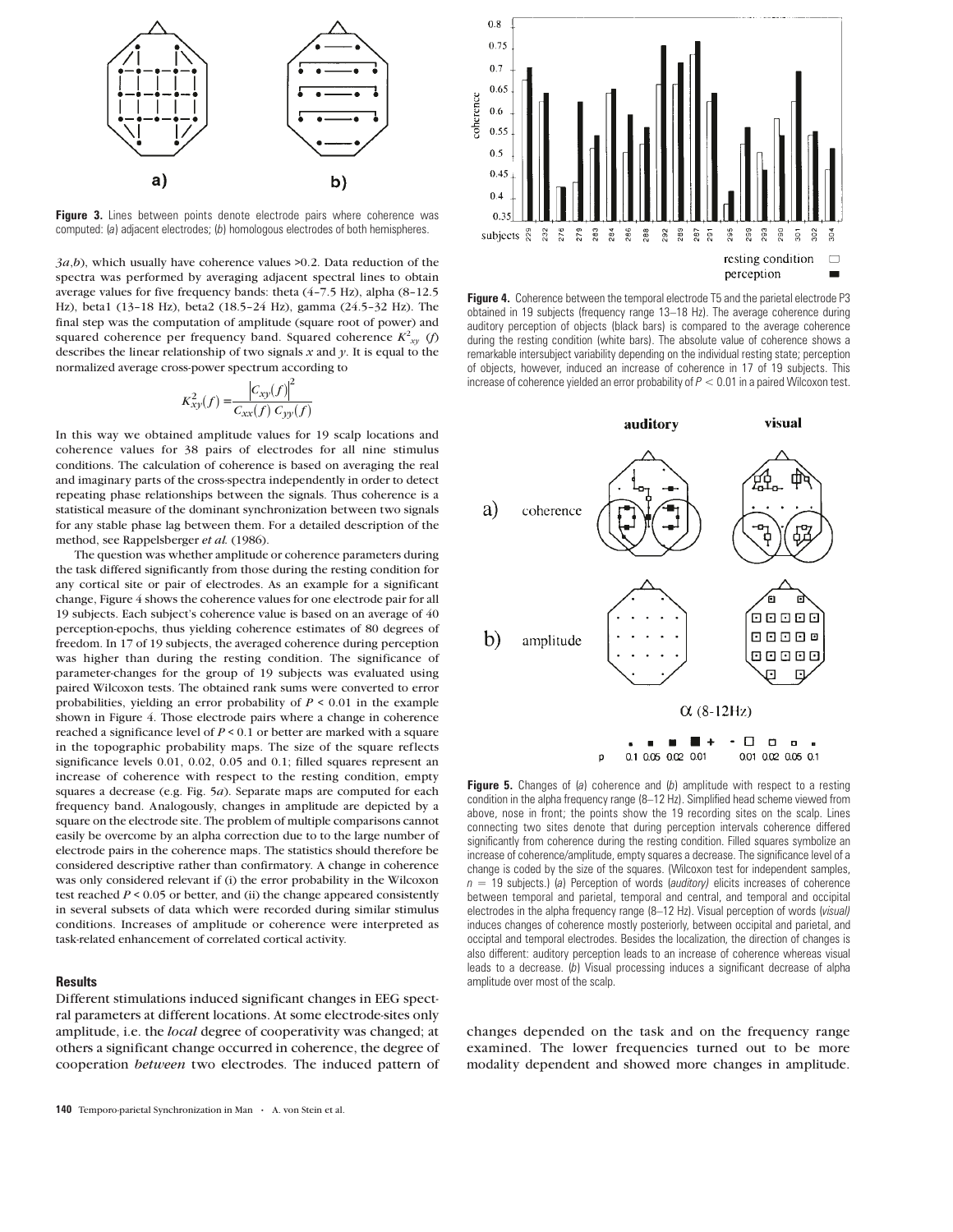

Figure 6. (a) Changes of coherence for all three conditions where objects were presented: written, auditorily and as pictures. For a better anatomical orientation, electrode positions are depicted in relation to cortical structure as determined by a magnetic resonance imaging study (Homan *et al.*, 1987). The shaded areas indicate the variance of electrode positions obtained with the 10/20 system with respect to the cortical surface. Note that the area does not reflect the area of electrical integration over cortical potentials measured by the electrode. Solid lines between cortical sites indicate a significant increase of coherence with respect to the resting condition, dashed lines indicate a decrease of coherence. Only changes in coherence that were significant with an error probability of  $P < 0.05$  or better are depicted. Common to all three conditions dealing with objects is an increased coherence between electrodes above temporal and above parietal cortex (thick line) in the 13–18 Hz range, bilateral. (b) Same as (*a*) for the non-sense conditions. Common to the non-sense conditions is a similar increase in coherent activity, though mostly in the right hemisphere (thick line).

The changes correlated with semantics were more pronounced in the higher frequencies and in coherence.

Figure 5*a* demonstrates the changes in coherence as induced

by auditory (left) and visual (right) processing of objects. A major difference between the modalities is found in the coherence pattern in the low-frequency range (8–12 Hz, alpha).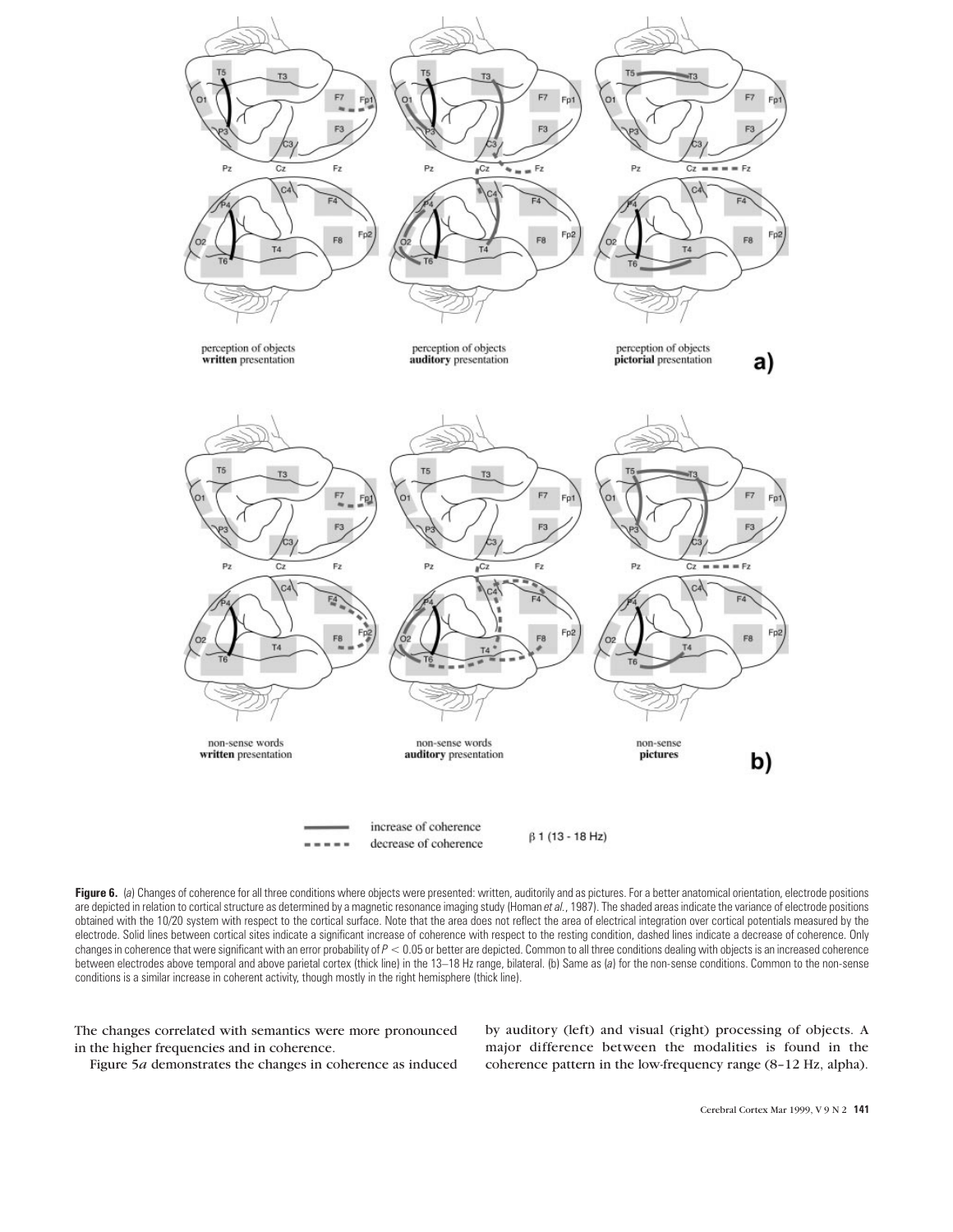

Figure 7. Changes in EEG amplitude for the same conditions as in Figure 6. Amplitudes change at several sites during the various conditions. No common pattern, however, is present.

In auditory processing there was an increased coherence between temporal, presumably auditory cortical electrodes and several other electrodes over occipito-temporo-parietal cortex, bilaterally (Fig. 5*a*, left). During visual processing, coherence changed more posteriorly, mostly between occipital and parietal electrodes, and between occipital and temporal electrodes (Fig. 5*a*, right). Although the observed change in coherence was mostly a *decrease*, this does not mean that the underlying cortical areas were inactivated. Since EEG signals are measured at distant sites, a decrease in coherence between them may well stem from a functional compartimentalization of the active cortical area. Our investigations of primary processes, however, are described elsewhere (von Stein, 1994; von Stein *et al.*, 1994a) and will not be discussed further in this paper. The aim of this work is to describe an EEG correlate of concept integration and supramodal object representation.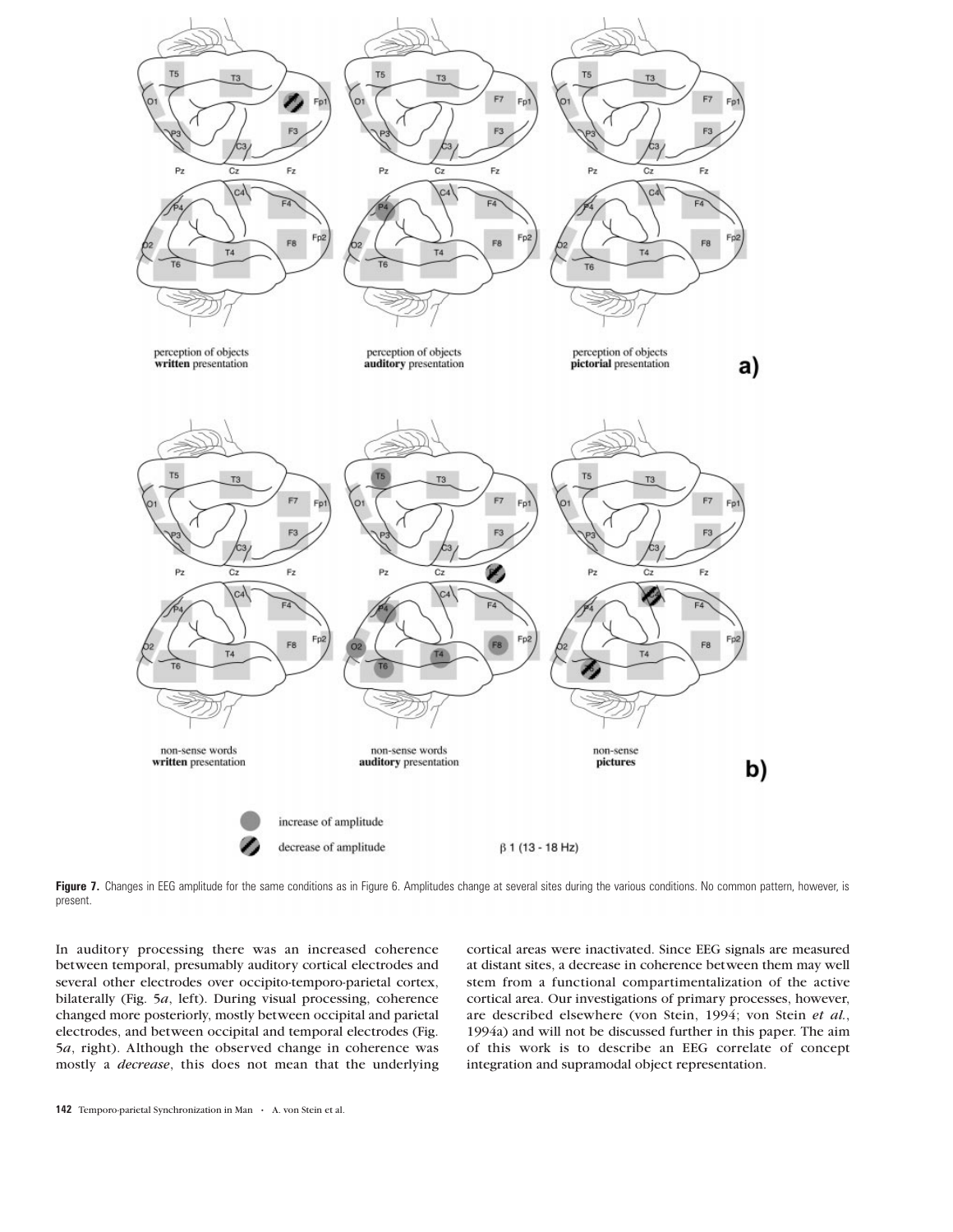

**Figure 8.** (a) Changes in coherence during presentation of letter strings with respect to the resting condition. Compare with the changes during visually and auditorily presented non-sense words (Fig. 6*b*): all three word-like stimuli are similar in that they lack meaning while maintaining the physical structure of a word; the difference is that both non-sense words are pronounceable, whereas the letter strings have no auditory correlate. Only in the case of pronounceable non-sense words the same temporoparietal synchronization as during object perception was found. (*b*) Changes in amplitude.

# *Changes of Coherence During Perception of Objects*

What are the areas involved in all three ways to perceive the objects? There was one pattern that was present in all cases of object perception, whether shown as pictures, written as words or named auditorily: an increase of coherence between temporal and parietal recording sites, in the beta1 (13–18 Hz) frequency range. Figure 6*a* shows the changes of coherence in this frequency range for all three modes of perception. Solid lines connect pairs of electrode sites where coherence increased significantly. Among the multiple connections, only coherence between temporal (T6/T5) and parietal (P4/P3) electrodes was significantly enhanced in all three conditions (Fig. 6*a*, thick line). The increase was significant with *P* < 0.01 for the auditory presentation and *P* < 0.05 for the visual verbal and pictorial presentation, in a group of 19 subjects (see also Fig. 4). The change in coherence was bilateral, except during pictorial presentation. The temporo-parietal increase of coherence was the only pattern of activity that was common to the three semantic conditions. In all three cases, temporo-parietal coherence appeared in one and the same frequency range, the beta1 range (13–18 Hz). Patterns of induced coherence in the alpha frequency range did not show any overlap across modalities but were specific for the modality (see Fig. 5*a*), patterns in the gamma range did not show any relation at all with either semantics or modality (see below, Fig. 11*a*). During other conditions, such as presentation of abstract words, a continuous text or during letter strings (see

below), coherence at temporo-parietal electrodes did not change. Therefore, we conclude that the enhancement of coherence between temporal and parietal electrodes seems specific for modality-independent processing of objects and might reflect a higher-order semantic aspect of processing.

Comparing the changes of coherence with changes in amplitude during perception of objects (Fig. 7*a*) shows that for amplitudes there was no overlap among conditions. This was true also for the alpha frequency (see Fig. 5*b*) and for the gamma frequency (Fig. 11*b*). Thus it appears that modality-independent processing is not accompanied by changes in spectral power but only consists in an increase of coherence.

Changes in amplitude also help to answer the question whether the enhancement of coherence is due to volume conduction in the extracellular fluid or to functional interaction. If the increase in coherence between temporal and parietal electrodes were due to volume-conducted signals, we would expect an increased amplitude at the respective sites (see Discussion). In four out of six conditions with enhanced coherence, however, the amplitude did not increase at all at temporal or parietal sites (sense visual, sense pictorial, non-sense visual, non-sense pictorial; Fig. 7). At one electrode there was even a decrease in amplitude (non-sense pictorial). Only in two cases was the increase in coherence also accompanied by an increase in amplitude above one of the two sites (sense auditory, non-sense auditory). In view of these results, volume conduction seems an unlikely cause for the observed increase in coherence.

## *EEG Changes During Non-sense Items*

Comparing this finding with the coherence-changes in *nonsense words* gives further interesting results (Fig. 6*b*). First, the pattern of coherence for each non-sense condition (*written*, *auditory*, *pictorial*) is rather similar to its corresponding 'sense' condition in Figure 6*a*. (To judge how dissimilar coherence patterns can be, see, for example, the changes of coherence in the gamma range, Fig. 11). In addition, the common pattern of coherence across conditions also remains the same: during both visually and auditorily presented non-sense words, the same temporo-parietal electrodes as in Figure 6*a* showed increased coherence, and in the same frequency range (beta1). In this case, however, the coherence-increase was unilateral, more on the right hemisphere, except for the pictorial presentation where it was bilateral. What is the correlate of this right temporo-parietal cross-modal pattern? Comparing the coherence-changes for the pronounceable visual and auditory non-sense words with their non-pronounceable control condition (letter strings) in Figure 8*a* suggests a possible solution. During letter strings there was no increase in temporo-parietal coherence. Therefore the increase in right temporo-parietal coherence during non-sense words may be constrained by the pronounceability of a string of letters. Such a supramodal process, which relies on the fact that words are transferable from one modality to the other, might be termed supramodal Gestalt representation.

Changes in amplitude for the non-sense stimuli are shown in Figure 7*b*. As for coherence, the pattern of amplitude-changes for each non-sense condition (*written*, *auditory*, *pictorial*) shows similarities with its corresponding 'sense' condition in Figure 7*a*. Again, however, no overlapping pattern across modalities was observed in amplitude. Thus, similar as during the meaningful conditions, the increase in temporo-parietal coherence during the non-sense condition is not accompanied by an increase in spectral power.

Summing up, processing of meaningful words is reflected in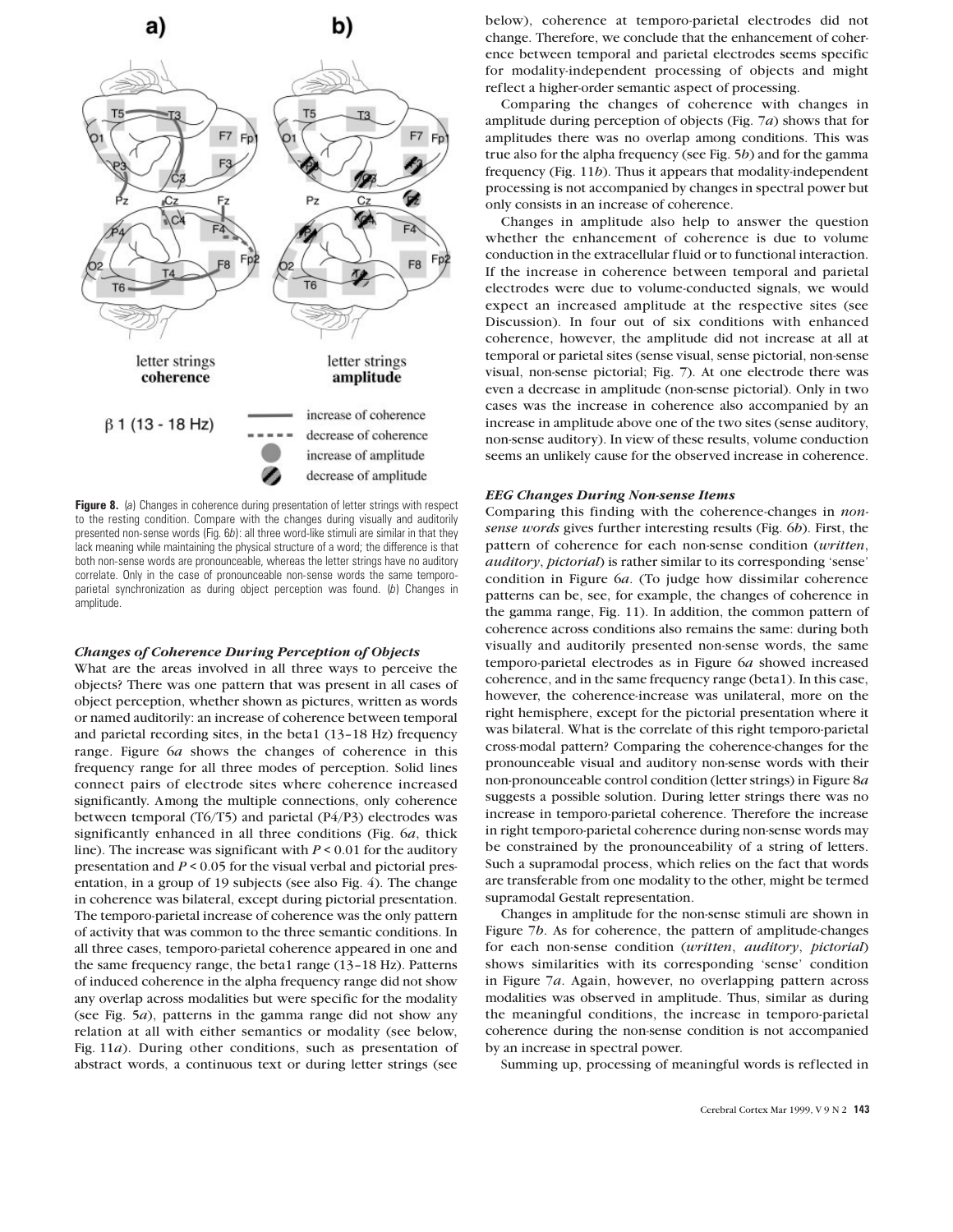

Figure 9. Interhemispheric changes in coherence with respect to the resting condition. Coherence increases between left and right temporal electrodes in nearly all conditions dealing with entities.

bilateral increase in temporo-parietal coherence; when the semantic content is missing, the activation tends to be restrained to the right side.

#### *Interhemispheric Coupling*

This result suggests a lateralization in the cross-modal processing of meaningful words — semantic representation on the left, word-Gestalt representation on the right. It is interesting to know how both parts relate to each other. Important evidence may already be gained from frequency analysis: besides knowing that both are activated during processing, we also know that they are activated in the same frequency range. Therefore we might expect a cooperative behavior between the two. Figure 9 supports this consideration. The interhemispheric coherence between left and right temporal electrodes is increased in nearly all these conditions, in the same frequency range (13–18 Hz). Remember that changes of coherence may occur in five different frequency ranges. It is therefore significant that the same frequency band is affected in all these cases. This is evidence that a coupling or information transfer between both cortical processes can indeed be observed.

#### *Pictorial Presentations*

Pictorial presentation of objects (Fig. 6*a*) induced increasing coherence at the same electrodes and in the same frequency range, but *only* at right temporo-parietal electrodes. Since pictures contain semantic information, this result does not support our current interpretation. During perception of pictures, however, coherence is increased between the two electrodes at temporal cortex: T3 and T5 (on the left hemisphere), and T4 and T6 on the right (Fig. 6*a*). Also, coherence between the two hemispheres is increased at multiple temporal sites (Fig. 9). Thus, instead of a bilateral *temporo-parietal* activation as in the other semantic conditions, we found a bilateral involvement of *temporal* electrodes during processing of pictures. A strong involvement of temporal cortex in the processing of pictures is in line with the role of temporal cortex in visual processing.

## *Sense Minus Non-sense*

Finally, we examined correlates of semantic processing by computing the difference between meaningful words and non-sense words. We have computed this difference separately for auditory words and for written words (Fig. 10*a*,*b*). A significant difference between words with meaning with respect to words without meaning was revealed at left temporal electrodes in the



**Figure 10.** Significant differences in coherence during presentation of words denoting objects compared to non-sense words (direct comparison of coherence values in a paired Wilcoxon test). (*a*) Auditory presentation. Semantic processing is reflected in a left temporal increase of coherence. (b) Written presentation. Semantic processing is reflected in a change in coherence at the same cortical site.

low-frequency range (Fig. 10*a*): coherence in the 8–12 Hz (alpha) range increased between anterior and posterior left temporal electrodes during auditory processing of meaningful words (*P* < 0.05). The same comparison was made independently for the visual condition (Fig. 10*b*). Coherence changed at the same site between anterior and posterior temporal electrodes in the alpha range. Thus, for both modalities the comparison with the non-semantic control condition points to the same area — i.e. left temporal cortex — as being responsible for semantic processing. Therefore, as in the previous finding, also this approach indicates that left temporal cortex was engaged in processing of meaning; the frequency range, however, was alpha (8–12 Hz) in this case.

# *Changes in Gamma*

As an example for spectral changes in higher-frequency ranges, Figure 11 shows the changes of coherence and amplitude in the gamma frequency range (24–32 Hz). Coherence changes at several sites in most of the conditions. The pattern of changes, however, cannot be attributed to one of the two aspects of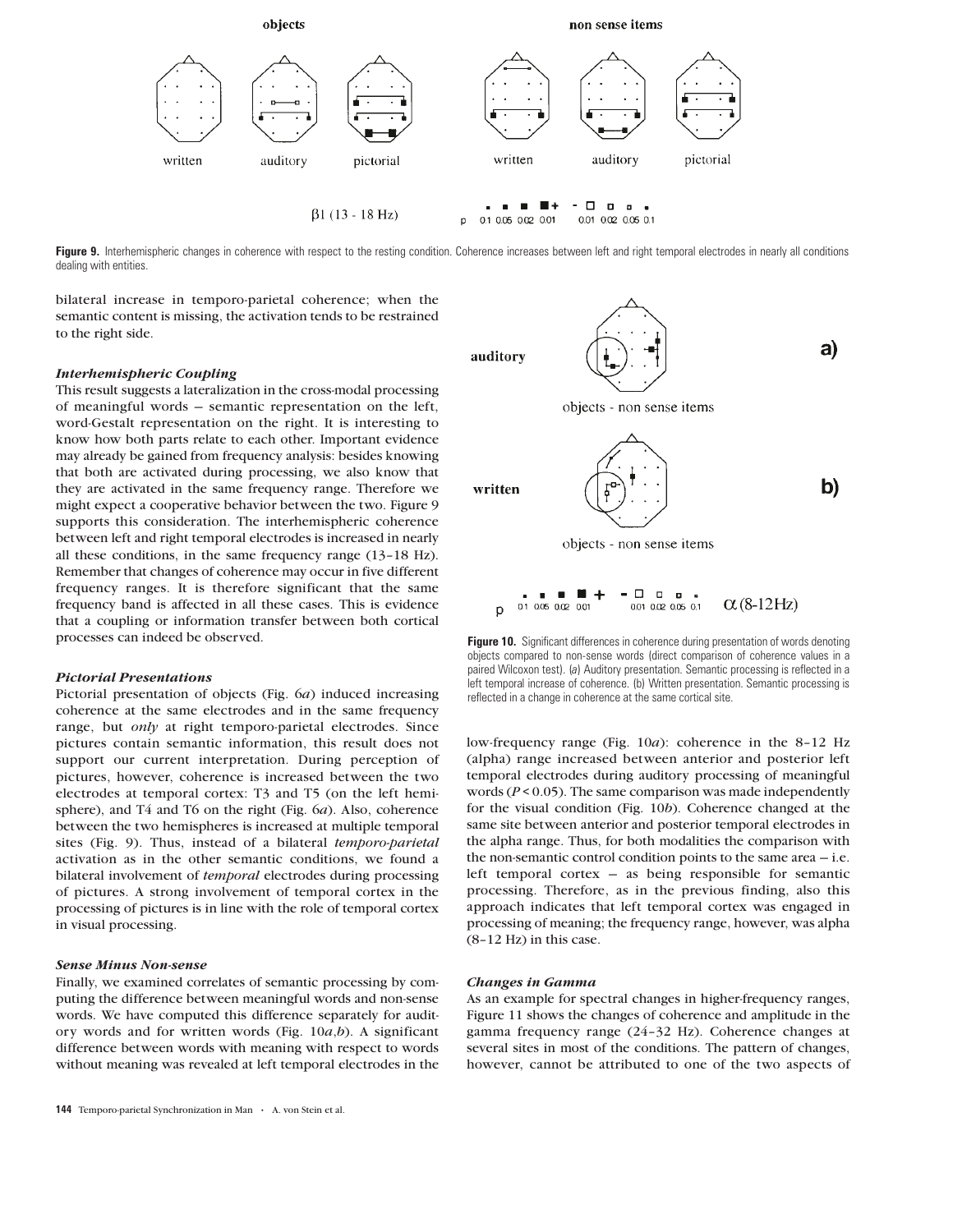

Figure 11. Changes in the *gamma range* of coherence (upper row) and amplitude (lower row) during presentation of objects and non-sense items. Both coherence and amplitude change at several sites with respect to the resting condition; the pattern of changes, however, cannot be attributed to one of the two aspects of processing addressed with this study, semantics or modality.

processing addressed with this study, semantics or modality. Reasons that no sensory-specific gamma changes were observed might be, on the one hand, that the gamma range investigated here was chosen as rather low to avoid contamination with muscle artefacts. On the other hand, sensory-specific changes in gamma might occur on a shorter timescale; the window of our analysis, however, was chosen to be rather long (2 s) to detect late, longer-lasting semantical components of processing.

## *Behavioral Data*

The behavioral data collected to judge memory and active imagery during the experiment show that subjects were actively participating and semantically perceiving the stimuli. Results of the R/K episodic memory paradigm are shown in Table 1. On average (Table 1b) 50% of the items were retrieved episodically ('remembered', R), 15% were retrieved semantically ('known', K) and 35% were not retrieved at all ('none'), for single presentations (Table 1b). These numbers are in good agreement with other studies (i.e. Düzel *et al.*, 1997). Further, between the different modalities, visually presented words led to the best episodic memory performance (59%), followed by auditory words (50%) and, finally, by pictures (41%); for semantic memory a slight tendency for the opposite was found (visual, 11%; auditory, 14%; pictorial, 20%). Thus on average, and most strongly for the episodically remembered events, an interaction was observed between sequence of presentation and modality of presentation: visual words, which are the first items presented during the experiment, scored highest, while pictures scored lowest. While this could be accounted for by a verbal overshadowing effect (Schooler and Engstler-Schooler, 1990), another interpretation is that pictorial material, although usually better retrieved than verbal material, leaves less space for own active associations and is thus weaker encoded episodically. This is in line with findings of better memory performance for words embedded in a highly imaginable content than for words alone (Vogel *et al.*, 1987). With double presentation the average number of both remembered and known items increased and

the number of forgotten items dropped (from 35 to 12%), as expected. Interestingly, the increase was far higher for 'knowing' (from 15 to 30%) than for 'remembering' (from 50 to 55%), which is in agreement with the general notion of episodic memory (i.e. Tulving, 1972, 1993). In conclusion, the results of the R/K paradigm reproduce previous findings about memory performance and demonstrate that subjects were actively perceiving the items presented during the experiment, showing both episodic and semantic encoding. Further, the total number of recollected words (both episodically and semantically) was 65%. This is evidence that the presented words had been deeply rather than shallowly encoded (Craik and Lokhard, 1972), i.e. subjects had paid attention to the words' meaning rather than to their sound or graphemic properties.

The reliability of the R/K test and the corresponding imagery scores (e.g. Table 1a) was confirmed by the fact that separate analysis of the EEG of subjects with mental imagery and without mental imagery revealed significant differences. In particular, EEG amplitude above the occipital cortex was significantly higher in subjects who had visualized the items compared to subjects who had not; additionally, this difference turned out to be reproducible across modalities (von Stein *et al.*, 1995b).

# **Discussion**

We have determined EEG amplitude and coherence between signals from 19 electrodes loosely spread over the whole scalp (10/20 system). The question was whether any significant change in amplitude or coherence was induced when subjects were presented with stimuli as compared to a resting condition. The stimuli were objects encountered in daily life, presented in three different modes: auditory and visual words, and pictures. We were interested in common electrophysiological patterns that were present during semantic activation independent of modality. We found a significant increase of coherent activity between several pairs of electrodes during perception with respect to the resting condition. Among the different electrode-pairs that were activated coherently, only one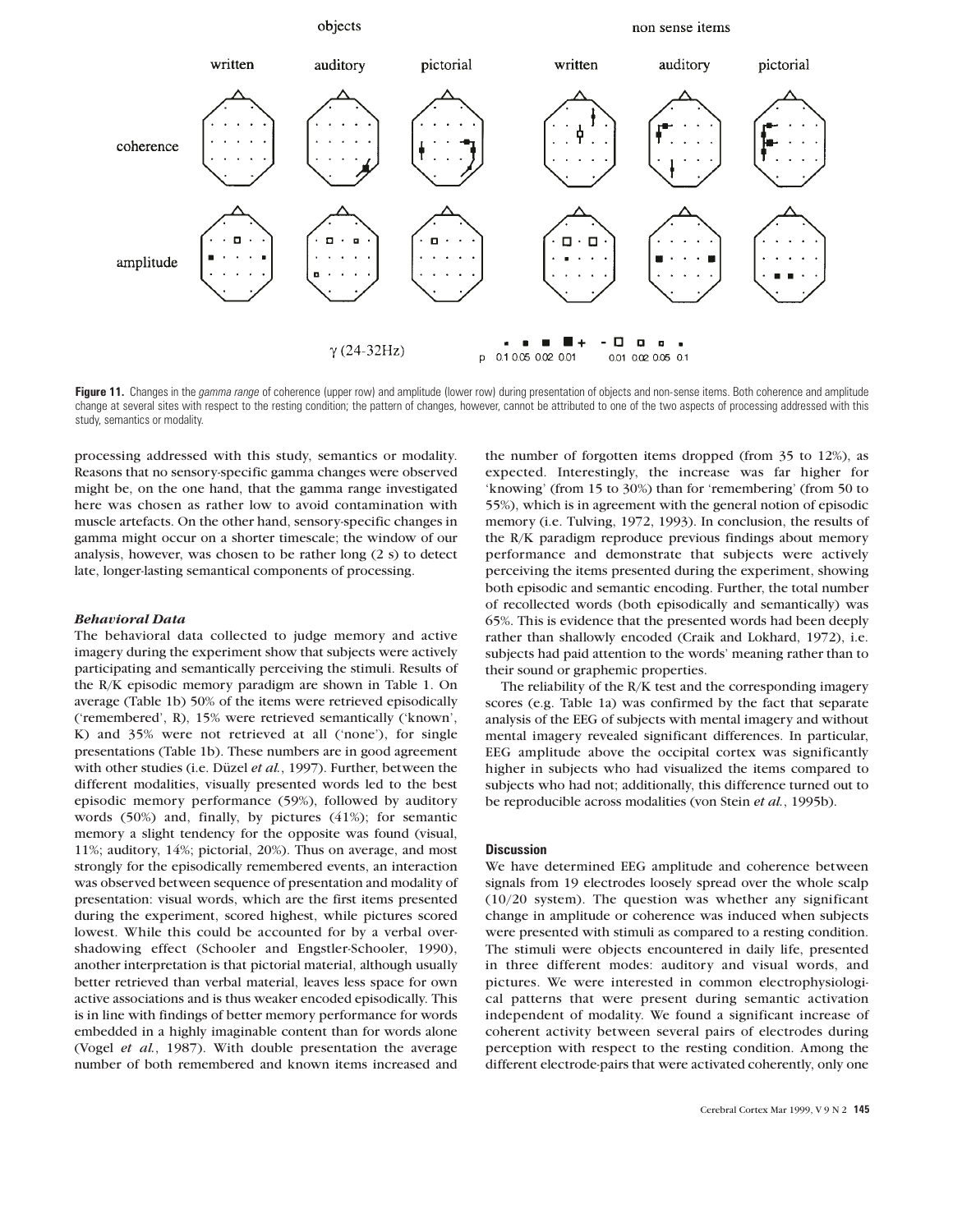pair was consistently engaged during all three modes of stimulus presentation: the electrode-pair temporal-parietal (T5–P3, T6–P4 respectively). The frequency range of this coherent activity was 13–18 Hz. In other frequency ranges we did not find common patterns of enhanced coherence. No changes in EEG amplitude were common to all three modes of presentation. Thus, as a common electrophysiological pattern for modality-independent processing of objects, we found an increased coherence between signals over temporal and over parietal cortex.

These findings suggest that supramodal processing might be correlated with an enhanced coherence of 13–18 Hz activity between temporal and parietal electrodes. In a recent investigation in our laboratory, a similar study was performed with the aim of differentiating between coherence maps related to concrete and to abstract concepts (Weiss and Rappelsberger, 1996; S. Weiss *et al.*, in preparation). Words evoking different types of concepts were presented to 15 subjects either auditorily or visually. Apart from interesting differences between concrete and abstract concepts, coherence increased between T5 and P3, and T6 and P4 in the 13–18 Hz range, during both auditory and visual presentation of words designating concrete objects. Thus, for the same stimulus conditions, coherence increased between exactly the same electrodes and in the same frequency range as in the present study. Thus the study reproduced with high similarity the results of the present study. With this support we may conclude that modality-independent processing of objects is indeed accompanied by an increased coherence between temporal and parietal electrodes.

# *Relationship Between Scalp EEG and Cortical Processing*

How is this EEG result related to cortical processing? The EEG measured at a site on the scalp consists of the summed electrical field potentials from cortical neurons in a certain volume of tissue under the electrode. Cortical field potentials are generated by postsynaptic dendritic currents. They contribute to the scalp potential only if the dendrites are arranged perpendicularly to the scalp; effective contributions come mostly from the synchronized components of cortical activity (Cooper *et al.*, 1965; Elul, 1972, Nunez, 1995). A dipolar field is produced by synchronous input, which can be singled out by averaging methods (evoked potential). It is a far-reaching field that influences the potential landscape over large parts of the scalp. In addition, there is a continuous change in cooperativity within the cortical network even without external stimulation (intrinsic potentials) (Lopes da Silva, 1991; Bullock, 1995). This changing pattern of synchronization and desynchronization within different neuronal groups of the network generates the macroscopic potentials of the ongoing EEG (Elul, 1972). Since intrinsic potentials stem from the network interactions they generate low-amplitude fields which are effective only in close proximity, thus they influence the potentials mostly at individual scalp electrodes. Changes in the degree of synchronization of this intrinsic activity are reflected in changes in EEG amplitude at the scalp. Our study of EEG spectral parameters aimed at detecting stimulus-induced changes of this intrinsic activity.

While EEG amplitude predominantly reflects the amount of underlying synchronized activity, the degree of interaction between two signals can be measured by *coherence*. Coherence is a statistical measure: the value of coherence depends on the amount of repeated correlations between events in the frequency domain. The phase relationship between the two signals is irrelevant; however, it must be stable. Since the signal at each electrode site reflects the network activity under the

electrode, coherence should measure interactions between two neuronal populations; while cortico-cortical correlations occupy only a minute part of the power of the EEG signal at each site, the statistical nature of coherence helps to unravel them from the noise if they repeat consistently.

In the light of these considerations our finding of increased coherence between temporal and parietal electrodes provides evidence that supramodal semantic processing induces an increased interaction between neuronal populations of temporal and of parietal cortex. How precise is this localization? The spatial resolution of EEG has been estimated to be ∼5 cm (Nunez, 1995; Srinivasan *et al.*, 1998). Thus the signal at one electrode stems from an area of ~10 cm<sup>2</sup> of cortical tissue. Since this is about the size of a cortical area this means that the signals measured at the two electrodes in question stem from gross anatomical areas like temporal cortex (T5) and parietal cortex (P3). It is important to note that besides indicating the degree of cortico-cortical interactions, an increase in coherence might stem from two other situations. The second possibility is that the two sites receive common input from a third area (e.g. the thalamus), a situation which cannot be differentiated from true cortico-cortical interactions by scalp recordings alone. We are, however, only interested whether a common dynamics occurs at two sites at all. A third, more trivial possibility is that interelectrode coherence is just due to activity volume-conducted to the two electrodes. Given the spatial resolution of 5 cm, volume conduction along the 7 cm interelectrode distance should be a minor contribution. Nevertheless, to distinguish between volume-conducted coherence and physiological coherence, it is helpful to consider additionally the behavior of EEG *amplitude* in the respective electrodes: a volume-conducted signal will lead to an increased amplitude at both electrode sites. Since in our case no common increase in amplitude was seen and in some cases amplitudes even decreased, volume conduction is less likely and our results can be interpreted as true physiological coupling between the two cortical sites. It must, further, be mentioned that while under certain conditions EEG results allow us to draw conclusions about increases or decreases of correlated activity in the cortical network, we cannot exclude the possibility that single neurons also react specifically in the investigated process. In conclusion, the result of this study was that supramodal processing was accompanied by an enhanced coherence between signals at T5/T6 and P3/P4, which is in agreement with an increase of coherent activity between neuronal populations of temporal cortex and parietal cortex in a frequency range of 13–18 Hz.

# *Synchronized Activity as Basis for Binding of Objects*

A growing body of evidence shows that correlated activity between similar neurons plays a role in cortical processing. The first findings (Eckhorn *et al.*, 1988; Gray *et al.*, 1989) in cat area 17 have shown that, for example, neurons of similar preferred orientations tend to correlate their firing when activated with a coherently moving stimulus. Since then the functional significance of synchronization has been shown in a number of studies, making it a possible mechanism for binding of features in the visual domain (e.g. Eckhorn, 1994; König and Engel, 1995). Synchronization has been found locally, but also between neurons from different visual areas (Eckhorn *et al.*, 1988; Frien *et al.*, 1994; Bressler, 1996) and across the two visual hemispheres (Engel *et al.*, 1991), and recently the relevance of coherent activity has also been found in other cortical areas such as the motor cortex (Murthy and Fetz, 1992) and the auditory cortex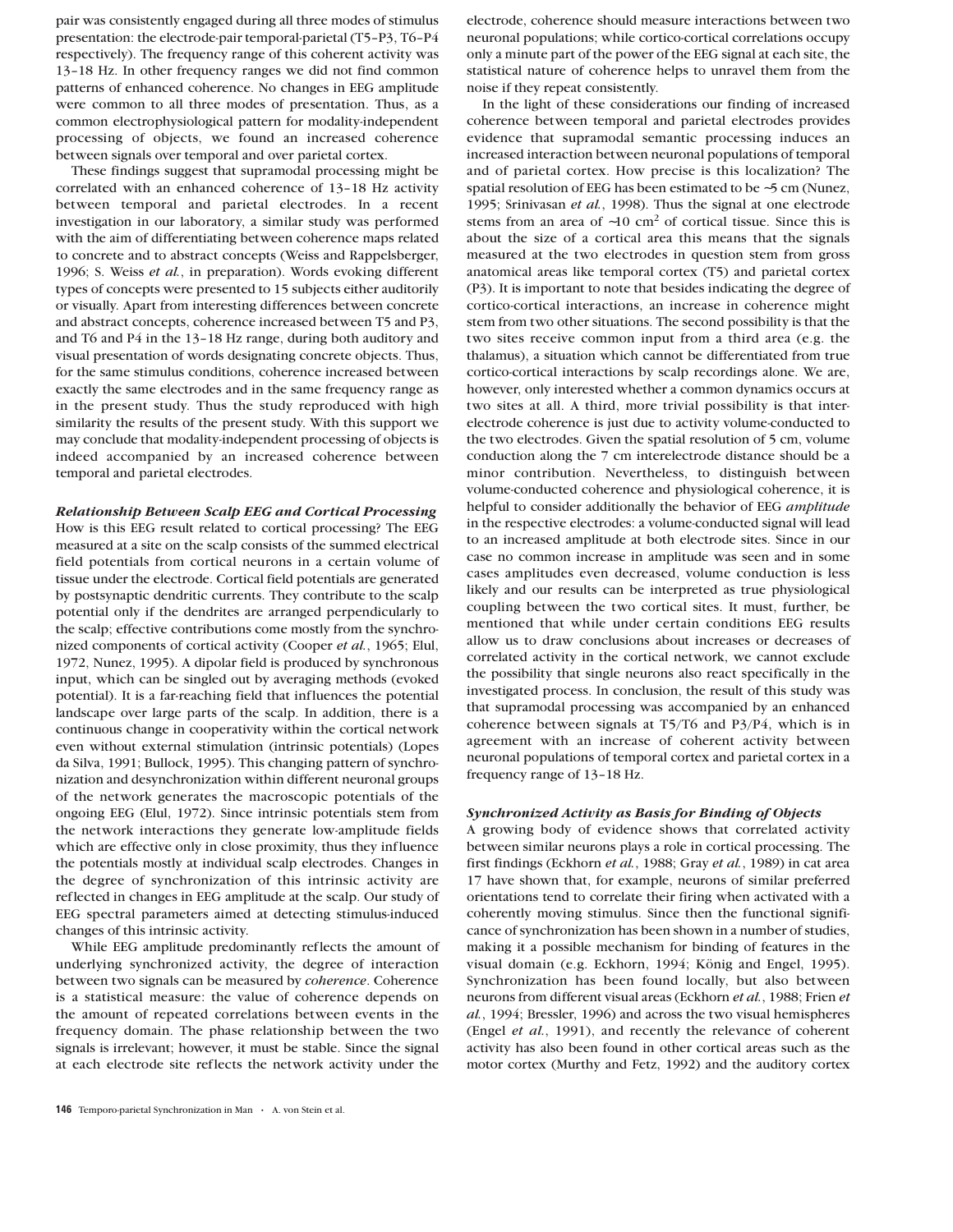(deCharms and Merzenich, 1996). Few studies, however, have shown correlations between neurons from different modalityspecific areas. If coherent activity between the different feature representations of an object is a possible mechanism to guarantee their binding into a unified percept (for review, see König and Engel, 1995), then coherent activity should also be observed between neuronal populations from areas serving different submodalities or modalities. Such coherent activity between different modality-specific areas during object perception, however, has not yet been shown. The few reports on such inter-areal correlations have been found during sensory-motor integration (Roelfsema *et al.*, 1997). Although our results clearly take place on a crude spatial scale compared to intracortical recordings, they nevertheless are first evidence that object perception indeed seems to induce coherent activity between functionally different cortical areas. Coherent activity between temporal and parietal cortex during supramodal concept processing may demonstrate the existence of widely distributed neuronal ensembles representing multimodal entities.

# *The Role of Temporal and Parietal Cortex in Semantic Processing*

The localizatory aspect of our main result, that EEG coherence increases over parieto-temporal cortex, agrees well with the assignment of symbolic representation to this area described in the early literature. The area of posterior parietal cortex, especially left angular gyrus, is known as a supramodal, integrating area (e.g. Luria, 1973). Lesions in that region lead to failure in cross-modal matching. Patients who are able to identify an object among others in one modality are not able to recognize it in another modality (Butters and Brody, 1968). Thus, it seems that this area is necessary to integrate different modalities to form a concept. Patients with parietal agnosias suffer from the same deficit in forming higher integrative concepts (Kolb and Whishaw, 1985, p. 384). More recent clinical studies have confirmed the importance of left parietal cortex in semantic processing. Semantic processing on the single word level breaks down with parietal lesions (Hart and Gordon, 1990). Pretrial DC potentials at parietal sites are predictors for semantic facilitation (Stamm *et al.*, 1987). Temporal cortex, on the other hand, is part of the ventral stream of visual processing and a higher-order visual association cortex. It plays a crucial role in processing of complex visual form and particularly in object recognition (e.g. Desimone *et al.*, 1984). The posterior part of temporal cortex is thought to be more involved in visual perception, whereas anterior temporal cortex is more related to complex visual memories (Iwai and Mishkin, 1968). Temporal cortex has also been shown to be involved in visual imagery (e.g. Roland and Gulyas, 1994). An increase of correlated activity between both structures — temporal cortex and parietal cortex — during perception of objects as suggested by our results might therefore indicate an interaction between visual representations (temporal cortex) and higher-order representations (parietal cortex) for multimodal semantic integration in humans. Regarding connections between temporal and parietal cortex, recent findings in macaque monkeys have shown that area TEO, in rough correspondence with the area covered by our electrode T5, has extensive connections to parietal cortex (Webster *et al.*, 1994). Anatomical studies (Mesulam, 1990) have demonstrated that parietal cortex is a highly connected, supramodal center in the cortex, connected with different sensory cortices, association cortices, subcortical structures, etc. The high degree of connectivity provided by this cortical area supports the proposed function of multimodal semantic integration. The interactions between temporal and parietal cortex are also interesting with respect to the integration of information carried by the dorsal and the ventral stream. It has often been proposed that the two have to be integrated at various levels (DeYoe and van Essen, 1988). We here provide evidence that interactions between temporal and parietal cortex might indeed exist during higher-level semantic processing of objects.

Interestingly, we did not find evidence for *local* activations showing overlap across conditions, i.e. we did not find overlap in amplitude-changes. This result would explain seemingly contradictory results regarding visuo-auditory integration that were found by Posner (see Posner *et al.*, 1988; Peterson *et al.*, 1988). In these positron emission tomographic studies, aimed at similar supramodal processes as our study, *no* overlapping pattern of activity for auditory and visual processing of words was found. This difference is interesting, shedding some light on the different aspects of cortical processing gathered with different methods. We, too, did not find overlapping changes in amplitude; overlapping activity appeared only in the *interactions* between two sites*,* i.e. in coherence. An increase in coherence without an increase in amplitude might be interpreted as increased phase-locking between the neuronal activity of two cortical sites without an increase in the number of active neurons. Thus, what was commonly induced during auditory processing and visual processing of words seems not to be a global activation of one specific area but rather a phase-locking between neurons of different cortical areas, i.e. members of a distributed ensemble.

Besides an overlapping activation for presentations denoting objects, we found a second overlapping activation for all presentations dealing with entities that are transferable between modalities: pronounceable non-sense words, visual and auditory, induced a similar increase of coherence between temporal and parietal electrodes but unilateral at the *right* hemisphere. This suggests that only left temporo-parietal synchronization is specific for processing of semantics. This finding is in agreement with a considerable amount of literature describing a left hemispheric dominance for processing of language and semantics (for a review on hemispheric specialization, see e.g. Kimura, 1973). Right temporo-parietal coherence in our data appears less specifically whenever supramodal integration takes place. The only constraint seems that the items exist in more modalities and can be transferred between them; nonpronounceable non-sense words (letter strings) did not produce this activity. This activation might be tentatively interpreted as a phonological–graphological integrative process which could be called *multimodal Gestalt* representation. If we interpret right temporo-parietal activation in this sense, this may also explain why pictures of objects, with their pronounced Gestalt aspect, predominantly activated right temporo-parietal cortex. Also, from clinical experience, agnosias for pictures are more related to lesions in right parietal cortex. The site of our activation right temporo-parietal — fits well with the known role of right parietal cortex in processing spatiotemporal patterns. Perceptual integration of geometric patterns is disrupted in patients with right parietal lesions (Warrington and Taylor, 1973). Prosodic information as well as musical thinking and processing of other non-verbal entities have also been related to the right hemisphere (Kimura, 1973). A right hemisphere lateralization has been found in discrimination of non-verbal environmental sounds as opposed to semantically related sound sources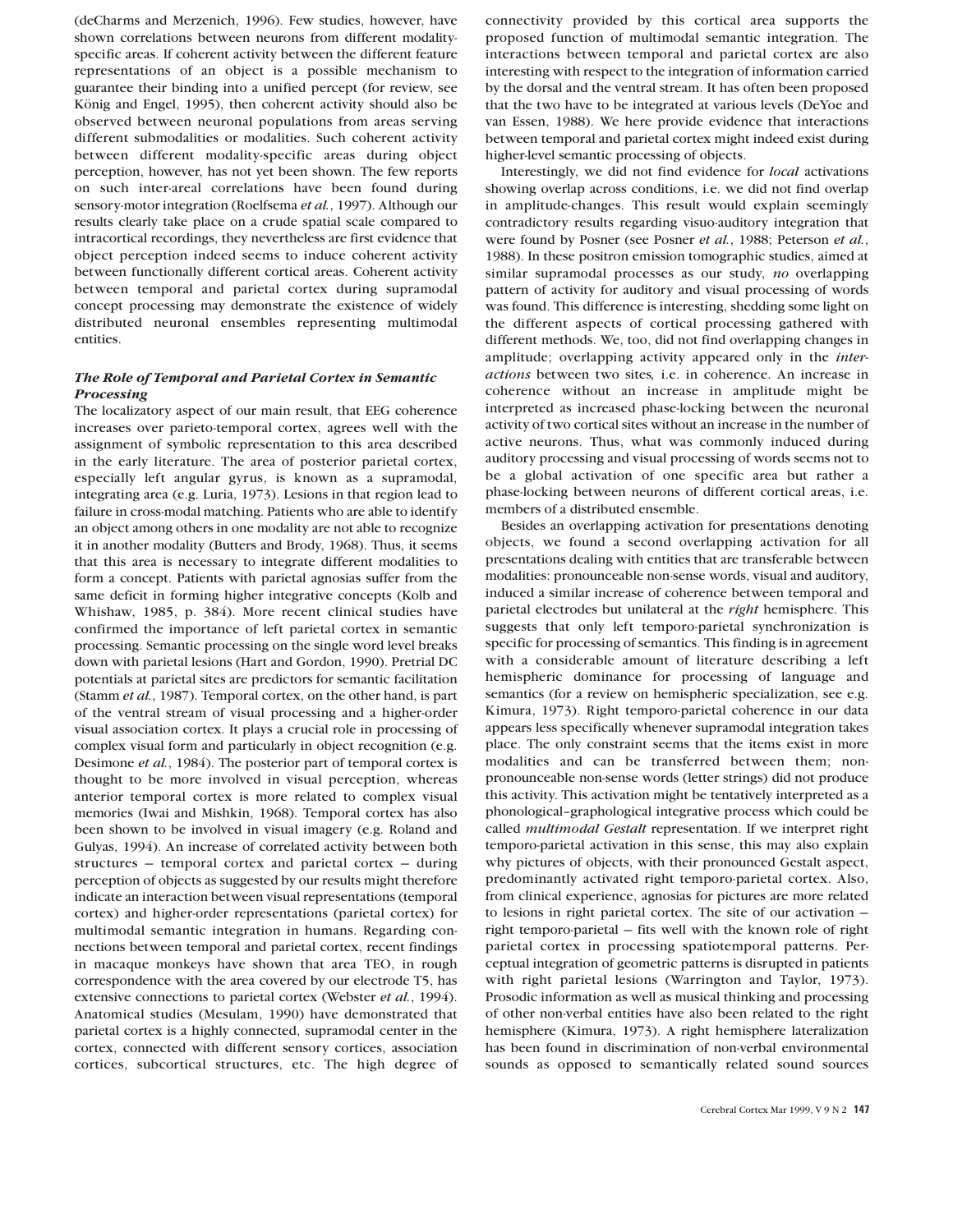(Schnider *et al.*, 1994). Sensory feature integration as proposed by our results is therefore a probable task for right parietal cortex. The discussion of hemispheric lateralization of coherence patterns, however, has to be viewed with due caution since we did not test our results in this respect. Our main statement thus is that multimodal processing is accompanied by an enhanced coherence between signals from temporal cortex and parietal cortex.

# *Multimodal Binding or Attentional Mechanisms?*

Because of its high connectivity, posterior parietal cortex is considered as part of the attentional system (Posner *et al.*, 1988; Mesulam, 1990). An interesting alternative idea to the binding proposal is to interpret the activity of this area during processing of objects as a process of *selective attention*. It might be the searchlight of attention (Treisman, 1988) binding together the different aspects of an object. Posterior parietal cortex might be where the searchlight is located, and its light might be a synchronization of 13–18 Hz. Indeed, parietal lobe, especially *right* parietal lobe, has been found to play a fundamental role in attention as evident in the neglect syndrome (e.g. Heilman and Watson, 1977). Further, attention-related 10–20 Hz oscillations have been found in cats (Chatila *et al.*, 1992). Therefore, the observed increase of coherent activity in the 13–18 Hz range between parietal and temporal electrodes might be interpreted as a parietally driven attentional process subserving binding into semantical entities. This interpretation would not contradict the previous solution of binding by synchrony (von der Malsburg and Schneider, 1986; Singer 1993), where oscillatory activity is thought to guarantee the coupling of widespread cortical ensembles and thus 'bind together' the distributed representations belonging to an entity. An interesting patient described by Friedman-Hill *et al.* (1995) has problems attributing color and shape to one object. While correctly describing all single features present on a screen, he miscombines them among the objects. This means he has problems integrating or 'binding' different features into one entity. The site of his lesion is parietal cortex, as in our experiment. Thus the result of our experiment seems to combine both types of concepts. It indicates that parietal cortex plays a role in binding features into entities, and, additionally, that synchronous activity in the 13–18 Hz range plays a role in this process. Further, there is evidence that what is referred to as attention might be activation of backward connections from higher cortical areas possibly due to internally emerging synchronization (Cauller, 1996). Our results favor this idea. Top-down (semantically) driven synchronization might bind the different modality inputs into one semantical entity. The interplay between dynamics in different frequencies such as alpha, beta1 and — probably in a shorter time window — gamma might play a crucial role in this process.

## *Synchronization in the Beta1 Range (13–18 Hz)*

A last question remains: why was the synchronization frequency the beta 1 (13–18 Hz) and not the gamma (20–100 Hz) range as in visual cortex?

In the 'binding by synchrony' discussion the focus is mainly on gamma oscillations. The reason this specific frequency stands out may lie in the spatial averaging obtained by the type of electrode used to record it. Electrodes perceiving signals from larger populations might perceive different ensembles with different frequencies. According to our EEG results, several further, lower-frequency ranges play roles in cortical processing (Petsche *et al.*, 1992, Rappelsberger and Petsche, 1988; von

Stein *et al.*, 1994b). Reports exist on specific activity in the delta range (0.5–4 Hz: Kaplan, 1995), theta range (4–8 Hz: Machleidt *et al.*, 1989; Sarnthein *et al.*, 1998), and several frequencies in the beta range (Rappelsberger *et al.*, 1991; Petsche *et al.*, 1993; von Stein *et al.*, 1993; von Steine and Petsche, 1995b). Also alpha (8–12 Hz) activity has been shown to be specific for cognitive processes, which contradicts the assignment of alpha as a mere resting rhythm (von Stein *et al.*, 1994a; von Stein and Petsche, 1995b; Petsche *et al.*, 1997). Among the different frequency ranges, the beta1 range (13–18 Hz) in particular has repeatedly been found during higher-level cortical processing. For example, Rappelsberger and Petsche (1988) found an increase of beta1-coherence during a spatial imagination task; Weiss and Rappelsberger (1996) found beta1 frequencies to be the most responsible for basic semantic processing. Flexer *et al.* (1995) used artificial networks to classify EEG maps and found the best results for classifying different spatial tasks in the beta1 range. Stimulus-induced oscillations in the 13–18 Hz range have also been reported in intracortical recordings in cat visual cortex (Bringuier 1992).

The reason for different frequency ranges in cortico-cortical synchronization might be different dynamics of interaction. Several parameters influence the dynamics of activationspreading in a cortical network, among them the matrix of connectivity, the length of connections, intracellular parameters such as refractory period, EPSP kinetics, asynchronous gain, etc., and more. Since the *matrix of connectivity* depends on learning, similar stored representations might have similar connectivity matrices and therefore similar synchronization patterns such as the frequency of synchronization. The length of connections, i.e. the *size of included networks*, may be similar for similar kinds of representations; representations involving networks with the same spatial extension, e.g. networks of the same sensory region, may lead to similar frequencies, etc. The most likely explanation why our observed frequency lies in a lower range than visual cortex synchronization is the latter one, namely the size of the representing ensembles. It has been shown theoretically as well as empirically (Eckhorn, 1994) that larger ensembles produce lower synchronization frequencies than smaller ensembles. Semantic ensembles, which are multimodal, should be more widely extended than the ensembles between columns in visual cortex. Therefore we propose that the low frequency range of our synchronization is a manifestation of cooperative activity in a large neuronal ensemble representing heteromodal entities.

## **Conclusions**

We found coherent activity between temporal and parietal EEG electrodes during perception of objects, independent of whether the objects were presented as written words, as spoken words or as pictures. The frequency range was 13–18 Hz; no common activity was found in other frequency ranges or in amplitude. Since the findings were obtained using EEG scalp signals, this is evidence that populations of neurons in temporal cortex interact with populations of neurons in parietal cortex during supramodal processing of objects. This temporo-parietal synchronization tended to be lateralized to the left hemisphere for semantic integration, to the right hemisphere for nonsemantic integration; at both hemispheres synchronization occurred with the same frequency (13–18 Hz), and furthermore the hemispheres were coupled with this same frequency (interhemispheric coherence). Our findings are evidence for widely distributed neuronal cell ensembles for semantic and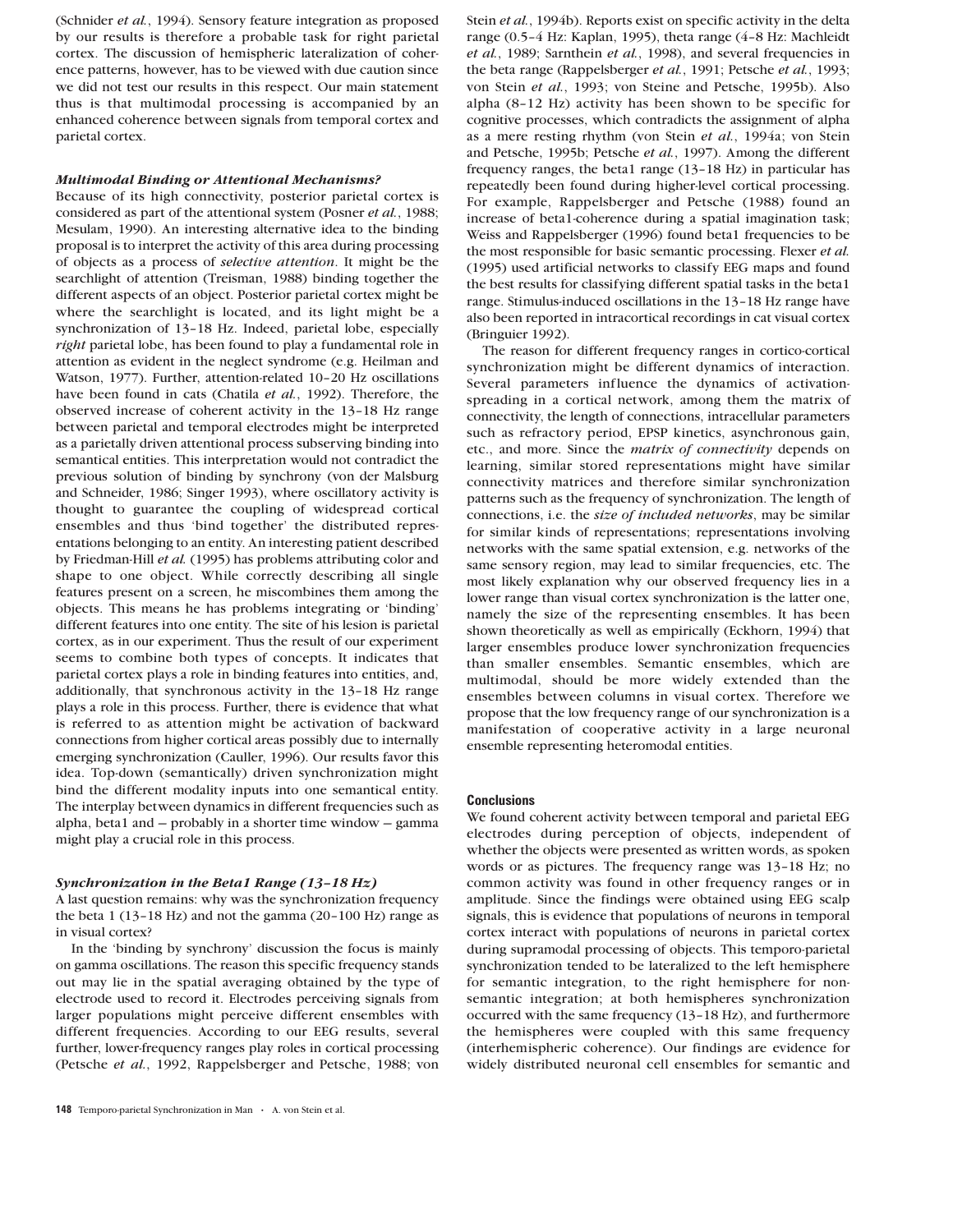Gestalt processing, within and between the hemispheres, that are coherently active in the 13–18 Hz range. They might, further, indicate that binding of larger distributed, multimodal neuronal ensembles is mediated by coherent activity among neurons as proposed for the visual system, but in lower frequency ranges.

# **Notes**

The authors thank K. Henke and J. Bartlett for help with the analysis of the behavioral data, and an anonymous reviewer for very helpful remarks on an earlier version of the manuscript.

Address correspondence to Dr Astrid von Stein, Institut für Neuroinformatik, Universität Zürich, Winterthurerstr. 190, CH-8057 Zurich, Switzerland. E-mail: astrid.vonstein@ini.phys.ethz.ch.

#### **References**

- Abeles M, Bergman H, Margalit E, Vaadia E (1993) Spatio-temporal firing patterns in the frontal cortex of behaving monkeys. J Neurophysiol 70:1629–1638.
- Aertsen A, Arndt M (1993) Response synchronization in the visual cortex. Curr Opin Neurobiol 3:586–594.
- Braitenberg V (1978) Cell assemblies in the cerebral cortex. In: Lecture notes in biomathematics, 21: Theoretical approaches to complex systems (Heim R, Palm G, eds), pp. 171–188. Berlin: SpringerVerlag.
- Bressler SL (1996) Interareal synchronization in the visual cortex. Behav Brain Res 76:37–49.
- Bringuier V, Fregnac I, Debanne D, Shulz D, Baranyi A (1992) Synaptic origin of rhythmic visually evoked activity in kitten area 17 neurones. NeuroReport 3:1065–1068.
- Bullock TH (1995) Temporal fluctuation in coherence of brain waves. Proc Natl Acad Sci USA 92:11568–11572.
- Butters N, Brody BA (1968) The role of the left parietal lobe in the mediation of intra- and cross-modal associations. Cortex 4:328–343.
- Cauller LJ (1996) Layer I of primary sensory neocortex: where top-down converges upon bottom-up. Behav Brain Res 71:163–170.
- Chatila M, Milleret C, Buser P, Rougeul A (1992) A 10 Hz alpha-like rhythm in the visual-cortex of the waking cat. Electroencephalogr Clin Neurophysiol 83:217–222.
- Clare MH, Bishop GH (1954) Responses from an association area secondarily activated from optic cortex. J Neurophysiol 17:271–277.
- Cooper R, Winter AL, Crow HJ, Walter W (1965) Comparison of subcortical, cortical and scalp activity using chronically indwelling electrodes in man. Electroencephalogr Clin Neurophysiol 18:217–228.
- Craik FIM, Lockhart RS (1972) Levels of processing: a framework for memory research. J Verb Learn Behav 11:671–684.
- Damasio AR, Tranel D (1993) Nouns and verbs are retrieved with differentially distributed neural systems. Proc Natl Acad Sci USA 90:4957–4960.
- deCharms RC, Merzenich MM (1996) Primary cortical representation of sounds by the coordination of action-potential timing. Nature 381:610–613.
- Desimone R, Albright TD, Gross CG, Bruce C (1984) Stimulus-selective properties of inferior temporal neurons in the macaque. J Neurosci 4:2051–2062.
- DeYoe EA, Van Essen DC (1988) Concurrent processing streams in monkey visual cortex. Trends Neurosci 11:219–226.
- Duffy FH, Bartels PH, Burchfiel JL (1981) Significant probability mapping: an aid in the topographic analysis of brain electrical activity. Electroencephalogr Clin Neurophysiol 51:455–462.
- Düzel E, Yonelinas AP, Heinze H-J, Mangun GR, Tulving E (1997) Event-related brain potential correlates of of two stages of conscious awareness in memory. Proc Natl Acad Sci USA 94:5973–5978
- Eckhorn, R. (1994) Oscillatory and non-oscillatory synchronizations in the visual cortex and their possible roles in the associations of visual features. In: Progress in brain research (van Pelt J, Corner M A, Lopes da Silva F H, eds). Amsterdam: Elsevier.
- Eckhorn R, Bauer R, Jordan W, Brosch M, Kruse W, Munk M, Reitboeck HJ (1988) Coherent oscillations: a mechanism of feature linking in the visual cortex. Biol Cybernet 60:121–130.

Elul R (1972) The genesis of the EEG. Int Rev Neurobiol 15:227–272

Engel AK, König P, Kreiter AK, Singer W (1991) Interhemispheric synchronization of oscillatory neuronal responses in cat visual cortex. Science 252:1177–1179.

- Espinosa IE, Gerstein GL (1988) Cortical auditory neuron interactions during presentation of 3-tone sequences: effective connectivity. Brain Res 450:39–50.
- Flexer A, Rappelsberger P, Dorffner G (1995) Processing of EEG maps with topologically correct feature maps. In: Quantitative and topological EEG and MEG analysis (Eiselt M, Zwiener U, Witte H, eds), pp. 397–405. Jena: Universitätsverlag Mayer.
- Freeman, W.J. (1983) Dynamics of image formation by nerve cell assemblies. In: Synergetics of the brain (Basar E, Flohr H, Haken H, Mandell AJ, eds). Berlin: Springer-Verlag.
- Friedman-Hill SR, Robertson LC, Treisman A (1995) Parietal contributions to visual feature binding: evidence from a patient with bilateral lesions. Science 269:853–855.
- Frien A, Eckhorn R, Bauer R, Woelbern T, Kehr H (1994) Stimulus-specific fast oscillations at zero phase between visual areas V1 and V2 of awake monkey. NeuroReport 5:2273–2277
- Gerstman J (1957) Some notes on the Gerstman syndrome. Neurology 7:866–869.
- Geschwind N (1972) Language and the brain. Scient Am 226:76–86.
- Gevins A, Smith ME, McEvoy L, Yu D (1997) High resolution EEG mapping of cortical activation related to working memory: effects of task difficulty, type of processing, and practice. Cereb Cortex 7:374–385
- Giannitrapani D (1975) Spectral analysis of the EEG. In: Computerized EEG analysis (Dolce G, Kuenkel H, eds), pp. 384–402. Stuttgart: Gustav Fischer Verlag.
- Goldman-Rakic, P. (1988) Changing concepts of cortical connectivity: parallel distributed cortical networks. In: Neurobiology of neocortex (Rakic P, Singer W, eds), pp. 177–202. New York: Wiley.
- Gray CM, König P, Engel AK, Singer W (1989) Oscillatory responses in cat visual cortex exhibit inter-columnar synchronization which reflects global stimulus properties. Nature 338:334–337.
- Hart J, Jr, Gordon B (1990) Delineation of single word semantic comprehension deficits in aphasia, with anatomical correlation. Ann Neurol 27:226–231.
- Heilman KM, Watson RT (1977) The neglect syndrome a unilateral defect of the orienting response. In: Lateralization in the nervous system (Harnad S, Doty RW, Goldstein L, Jaynes J, Krauthammer G, eds). New York: Academic Press.
- Homan RW, Herman J, Purdy P (1987) Cerebral location of International 10–20 System electrode placement. Electroencephalogr Clin Neurophysiol 66:376–382.
- Iwai E, Mishkin M (1968) Two visual foci in the temporal lobe of monkeys. In: Neurophysiological basis of learning and behavior (Yoshii N, Buchwald NA, eds), pp. 1–8. Osaka: Osaka University Press.
- Johnson JK, Petsche H, Richter P, von Stein A, Filz O (1996) Coherence estimates of EEG at rest document differences between subjects with and without musical training. Music Percept 13:563–581.
- Joliot M, Ribary U, Llinás RR (1994) Human oscillatory brain activity near 40 Hz coexists with cognitive temporal binding. Proc Natl Acad Sci USA 91:11748–11751.
- Kaplan S (1995) Malerinnen Visuelles Wahrnehmen und bildliches Vorstellen, zwei Aspekte einer komplexen Begabung. Eine EEG-Amplituden und Kohärenzstudie. Dissertation Universität Wien.
- Kimura D (1973) The asymmetry of the human brain. Scient Am 228:70–78
- Klimesch W, Schimke H, Pfurtscheller G (1993) Alpha frequency, cognitive load, and memory performance. Brain Topogr 5:241–251.
- Kolb B, Whishaw IQ (1985) Fundamentals of human neuropsychology. New York: Freeman.
- König P, Engel AK (1995) Correlated firing in sensory-motor systems. Curr Opin Neurobiol 5:511–519.
- Lopes da Silva F (1991) Neural mechanisms underlying brain waves: from neural membranes to networks. Electroencephalogr Clin Neurophysiol 79:81–93
- Luria AR (1973) The working brain. New York: Penguin.
- Lutzenberger W, Pulvermueller F, Elbert T, Birbaumer N (1995) Visual stimulation alters local 40 Hz responses in humans: an EEG study. Neurosci Lett 183:39–42.
- Machleidt W, Gutjahr L, Mügge A (1989) Grundgefühle. Berlin: Springer-Verlag.
- Mesulam MM (1990) Large scale neurocognitive networks and distributed processing for attention, language and memory. Ann Neurol 28:597–613.
- Müller MM, Bosch J, Elbert T, Kreiter A, Sosa MV, Sosa PV, Rockstroh B